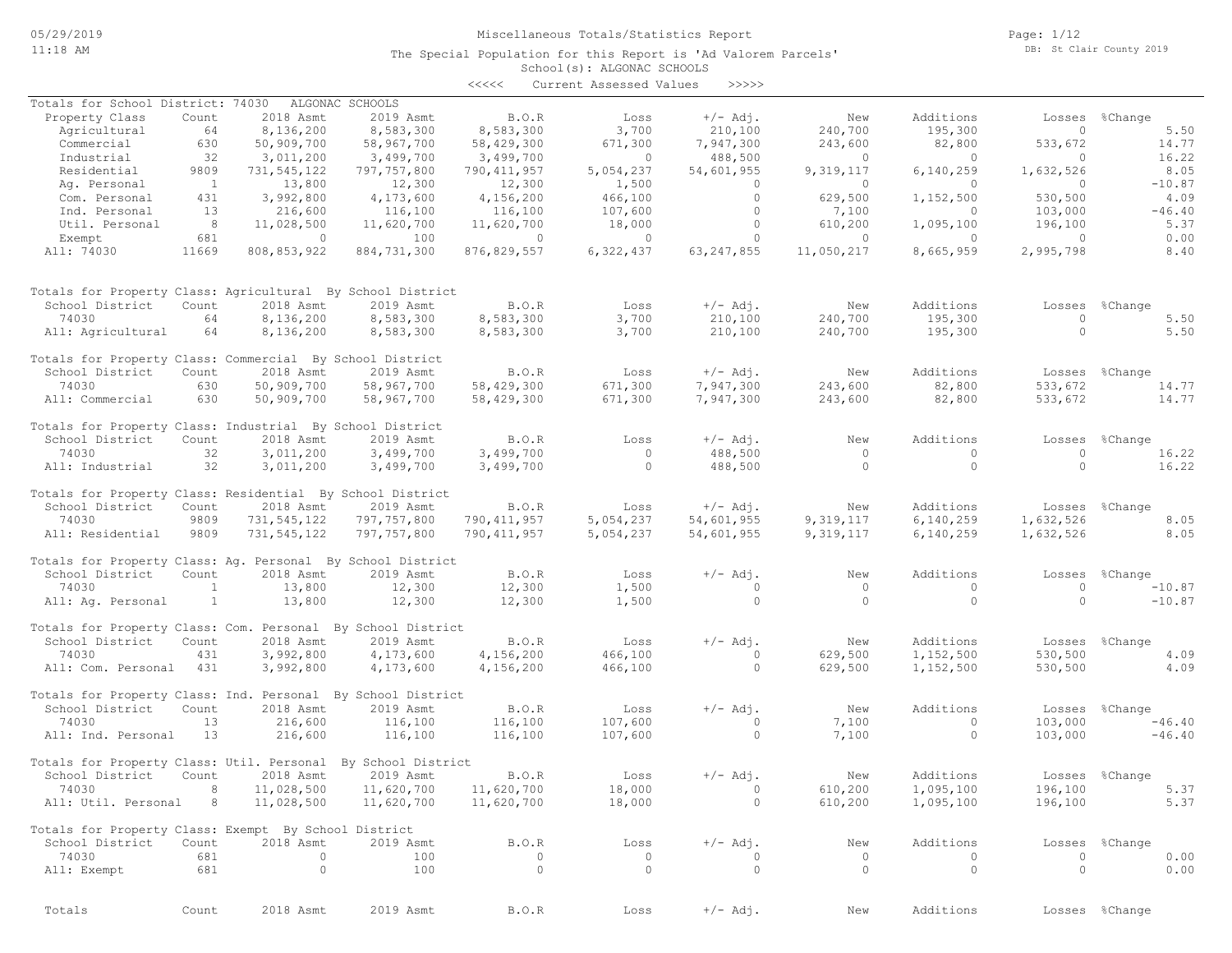05/29/2019 11:18 AM

## Miscellaneous Totals/Statistics Report

Page: 2/12 DB: St Clair County 2019

| Current Assessed Values<br><<<<<br>>>>>> |        |             |             |             |           |              |            |           |           |      |  |
|------------------------------------------|--------|-------------|-------------|-------------|-----------|--------------|------------|-----------|-----------|------|--|
| Real                                     | 10,535 | 793,602,222 | 868,808,500 | 860,924,257 | 5,729,237 | 63, 247, 855 | 9,803,417  | 6,418,359 | 2,166,198 | 8.48 |  |
| Personal                                 | 453    | 15,251,700  | 15,922,700  | 15,905,300  | 593,200   |              | 1,246,800  | 2,247,600 | 829,600   | 4.29 |  |
| Real & Personal                          | 10,988 | 808,853,922 | 884,731,200 | 876,829,557 | 6,322,437 | 63, 247, 855 | 11,050,217 | 8,665,959 | 995,798 ړ | 8.40 |  |
| Exempt                                   | 681    |             | 100         |             |           |              |            |           |           | 0.00 |  |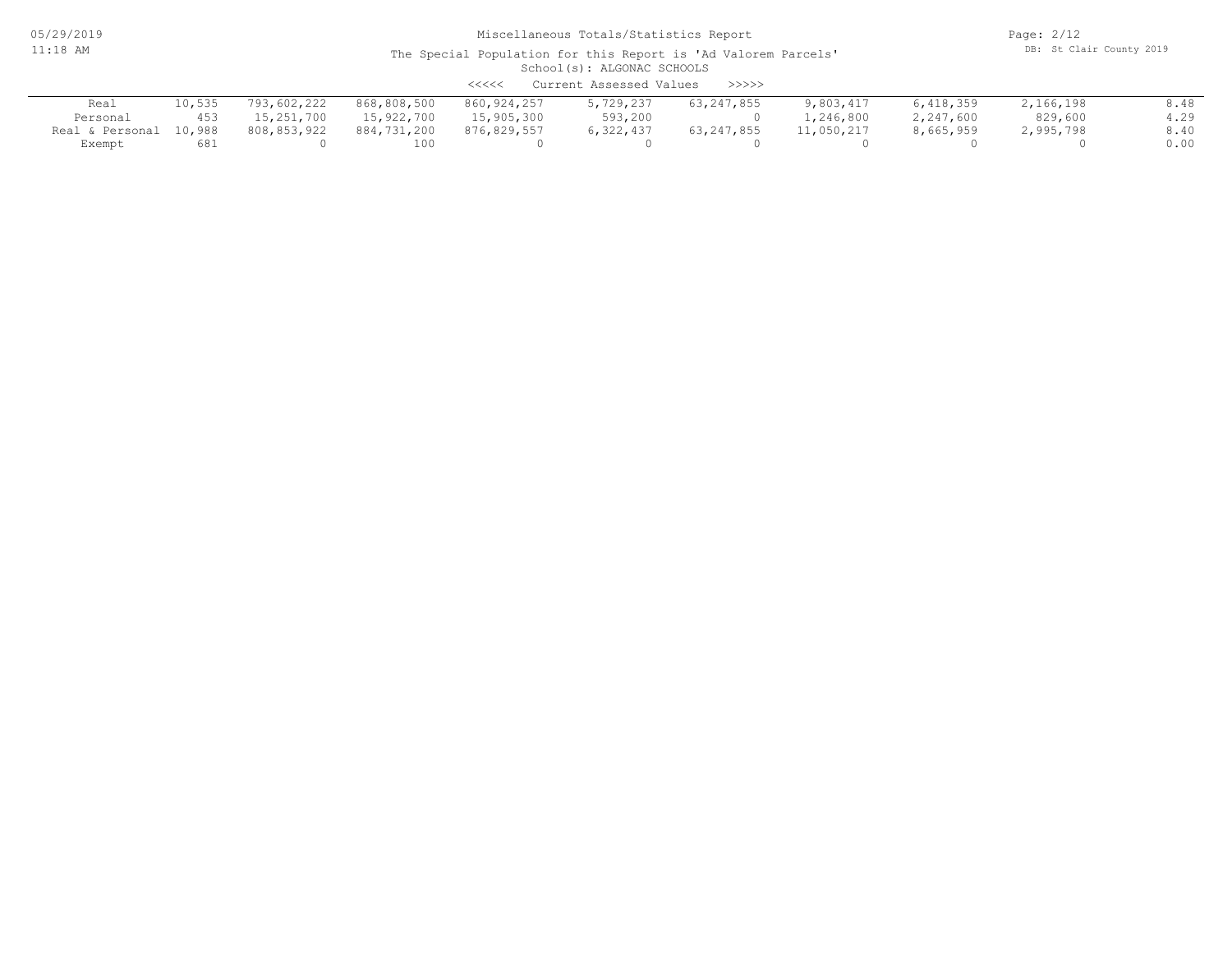The Special Population for this Report is 'Ad Valorem Parcels'

Page: 3/12 DB: St Clair County 2019

## School(s): ALGONAC SCHOOLS

| くくくくく | S.E.V., Taxable and Capped Values |  |  |  | >>>>> |
|-------|-----------------------------------|--|--|--|-------|
|-------|-----------------------------------|--|--|--|-------|

| Totals for School District: 74030                            |                          |                | ALGONAC SCHOOLS |               |               |               |               |                |               |                |
|--------------------------------------------------------------|--------------------------|----------------|-----------------|---------------|---------------|---------------|---------------|----------------|---------------|----------------|
| Property Class                                               | Count                    | 2018 SEV       | Fin SEV         | 2019 SEV      | 2018 Tax      | Fin Tax       | 2019 Tax      | BOR Tax        | 2019 Cap      | 2019 MCAP      |
| Agricultural                                                 | 64                       | 8,136,200      | 8,136,200       | 8,583,300     | 5,515,648     | 5, 515, 648   | 5,867,048     | 5,867,048      | 5,888,039     | 5,888,039      |
| Commercial                                                   | 630                      | 50,909,700     | 50,488,800      | 58,429,300    | 41, 179, 294  | 40,814,858    | 42,974,846    | 42,591,064     | 42,183,460    | 41,801,672     |
| Industrial                                                   | 32                       | 3,011,200      | 3,011,200       | 3,499,700     | 2,618,082     | 2,618,082     | 2,716,207     | 2,716,207      | 2,680,901     | 2,680,901      |
| Residential                                                  | 9809                     | 731,545,122    | 730, 454, 322   | 790, 411, 957 | 575, 356, 493 | 574,487,472   | 607, 452, 568 | 602, 262, 436  | 598, 433, 302 | 593,705,043    |
| Ag. Personal                                                 | $\overline{\phantom{1}}$ | 13,800         | 13,800          | 12,300        | 13,800        | 13,800        | 12,300        | 12,300         | 12,300        | 12,300         |
| Com. Personal                                                | 431                      | 3,992,800      | 3,956,900       | 4,156,200     | 3,992,800     | 3,956,900     | 4,173,600     | 4,156,200      | 4,173,600     | 4,156,200      |
| Ind. Personal                                                | 13                       | 216,600        | 216,600         | 116,100       | 216,600       | 216,600       | 116,100       | 116,100        | 116,100       | 116,100        |
| Util. Personal                                               | - 8                      | 11,028,500     | 11,028,500      | 11,620,700    | 11,028,500    | 11,028,500    | 11,620,700    | 11,620,700     | 11,620,700    | 11,620,700     |
| Exempt                                                       | 681                      | $\circ$        | $\circ$         | $\circ$       | $\circ$       | $\circ$       | 100           | $\overline{0}$ | 100           | $\overline{0}$ |
| All: 74030                                                   | 11669                    | 808,853,922    | 807, 306, 322   | 876, 829, 557 | 639, 921, 217 | 638,651,860   | 674, 933, 469 | 669, 342, 055  | 665,108,502   | 659,980,955    |
| Totals for Property Class: Agricultural By School District   |                          |                |                 |               |               |               |               |                |               |                |
| School District                                              | Count                    | 2018 SEV       | Fin SEV         | 2019 SEV      | 2018 Tax      | Fin Tax       | 2019 Tax      | BOR Tax        | 2019 Cap      | 2019 MCAP      |
| 74030                                                        | 64                       | 8,136,200      | 8,136,200       | 8,583,300     | 5,515,648     | 5,515,648     | 5,867,048     | 5,867,048      | 5,888,039     | 5,888,039      |
| All: Agricultural                                            | 64                       | 8,136,200      | 8,136,200       | 8,583,300     | 5,515,648     | 5,515,648     | 5,867,048     | 5,867,048      | 5,888,039     | 5,888,039      |
| Totals for Property Class: Commercial By School District     |                          |                |                 |               |               |               |               |                |               |                |
| School District                                              | Count                    | 2018 SEV       | Fin SEV         | 2019 SEV      | 2018 Tax      | Fin Tax       | 2019 Tax      | BOR Tax        | 2019 Cap      | 2019 MCAP      |
| 74030                                                        | 630                      | 50,909,700     | 50,488,800      | 58,429,300    | 41, 179, 294  | 40,814,858    | 42,974,846    | 42,591,064     | 42, 183, 460  | 41,801,672     |
| All: Commercial                                              | 630                      | 50,909,700     | 50,488,800      | 58,429,300    | 41, 179, 294  | 40,814,858    | 42,974,846    | 42,591,064     | 42,183,460    | 41,801,672     |
| Totals for Property Class: Industrial By School District     |                          |                |                 |               |               |               |               |                |               |                |
| School District                                              | Count                    | 2018 SEV       | Fin SEV         | 2019 SEV      | 2018 Tax      | Fin Tax       | 2019 Tax      | BOR Tax        | 2019 Cap      | 2019 MCAP      |
| 74030                                                        | 32                       | 3,011,200      | 3,011,200       | 3,499,700     | 2,618,082     | 2,618,082     | 2,716,207     | 2,716,207      | 2,680,901     | 2,680,901      |
| All: Industrial                                              | 32                       | 3,011,200      | 3,011,200       | 3,499,700     | 2,618,082     | 2,618,082     | 2,716,207     | 2,716,207      | 2,680,901     | 2,680,901      |
| Totals for Property Class: Residential By School District    |                          |                |                 |               |               |               |               |                |               |                |
| School District                                              | Count                    | 2018 SEV       | Fin SEV         | 2019 SEV      | 2018 Tax      | Fin Tax       | 2019 Tax      | BOR Tax        | 2019 Cap      | 2019 MCAP      |
| 74030                                                        | 9809                     | 731, 545, 122  | 730, 454, 322   | 790, 411, 957 | 575, 356, 493 | 574, 487, 472 | 607, 452, 568 | 602, 262, 436  | 598, 433, 302 | 593,705,043    |
| All: Residential                                             | 9809                     | 731,545,122    | 730, 454, 322   | 790, 411, 957 | 575, 356, 493 | 574,487,472   | 607, 452, 568 | 602, 262, 436  | 598, 433, 302 | 593,705,043    |
| Totals for Property Class: Ag. Personal By School District   |                          |                |                 |               |               |               |               |                |               |                |
| School District                                              | Count                    | 2018 SEV       | Fin SEV         | 2019 SEV      | 2018 Tax      | Fin Tax       | 2019 Tax      | BOR Tax        | 2019 Cap      | 2019 MCAP      |
| 74030                                                        | $\mathbf{1}$             | 13,800         | 13,800          | 12,300        | 13,800        | 13,800        | 12,300        | 12,300         | 12,300        | 12,300         |
| All: Aq. Personal                                            | $\mathbf{1}$             | 13,800         | 13,800          | 12,300        | 13,800        | 13,800        | 12,300        | 12,300         | 12,300        | 12,300         |
| Totals for Property Class: Com. Personal By School District  |                          |                |                 |               |               |               |               |                |               |                |
| School District                                              | Count                    | 2018 SEV       | Fin SEV         | 2019 SEV      | 2018 Tax      | Fin Tax       | 2019 Tax      | BOR Tax        | 2019 Cap      | 2019 MCAP      |
| 74030                                                        | 431                      | 3,992,800      | 3,956,900       | 4,156,200     | 3,992,800     | 3,956,900     | 4,173,600     | 4,156,200      | 4,173,600     | 4,156,200      |
| All: Com. Personal                                           | 431                      | 3,992,800      | 3,956,900       | 4,156,200     | 3,992,800     | 3,956,900     | 4,173,600     | 4,156,200      | 4,173,600     | 4,156,200      |
| Totals for Property Class: Ind. Personal By School District  |                          |                |                 |               |               |               |               |                |               |                |
| School District                                              | Count                    | 2018 SEV       | Fin SEV         | 2019 SEV      | 2018 Tax      | Fin Tax       | 2019 Tax      | BOR Tax        | 2019 Cap      | 2019 MCAP      |
| 74030                                                        | 13                       | 216,600        | 216,600         | 116,100       | 216,600       | 216,600       | 116,100       | 116,100        | 116,100       | 116,100        |
| All: Ind. Personal                                           | 13                       | 216,600        | 216,600         | 116,100       | 216,600       | 216,600       | 116,100       | 116,100        | 116,100       | 116,100        |
| Totals for Property Class: Util. Personal By School District |                          |                |                 |               |               |               |               |                |               |                |
| School District                                              | Count                    | 2018 SEV       | Fin SEV         | 2019 SEV      | 2018 Tax      | Fin Tax       | 2019 Tax      | BOR Tax        | 2019 Cap      | 2019 MCAP      |
| 74030 8                                                      |                          | 11,028,500     | 11,028,500      | 11,620,700    | 11,028,500    | 11,028,500    | 11,620,700    | 11,620,700     | 11,620,700    | 11,620,700     |
| All: Util. Personal 8                                        |                          | 11,028,500     | 11,028,500      | 11,620,700    | 11,028,500    | 11,028,500    | 11,620,700    | 11,620,700     | 11,620,700    | 11,620,700     |
| Totals for Property Class: Exempt By School District         |                          |                |                 |               |               |               |               |                |               |                |
| School District                                              | Count                    | 2018 SEV       | Fin SEV         | 2019 SEV      | 2018 Tax      | Fin Tax       | 2019 Tax      | BOR Tax        | 2019 Cap      | 2019 MCAP      |
| 74030                                                        | 681                      | $\overline{0}$ | $\circ$         | $\circ$       | $\circ$       | $\circ$       | 100           | $\circ$        | 100           | $\circ$        |
| All: Exempt                                                  | 681                      | $\circ$        | $\circ$         | $\circ$       | $\circ$       | $\circ$       | 100           | $\circ$        | 100           | $\overline{0}$ |
|                                                              |                          |                |                 |               |               |               |               |                |               |                |
| Totals                                                       | Count                    | 2018 SEV       | Fin SEV         | 2019 SEV      | 2018 Tax      | Fin Tax       | 2019 Tax      | BOR Tax        | 2019 Cap      | 2019 MCAP      |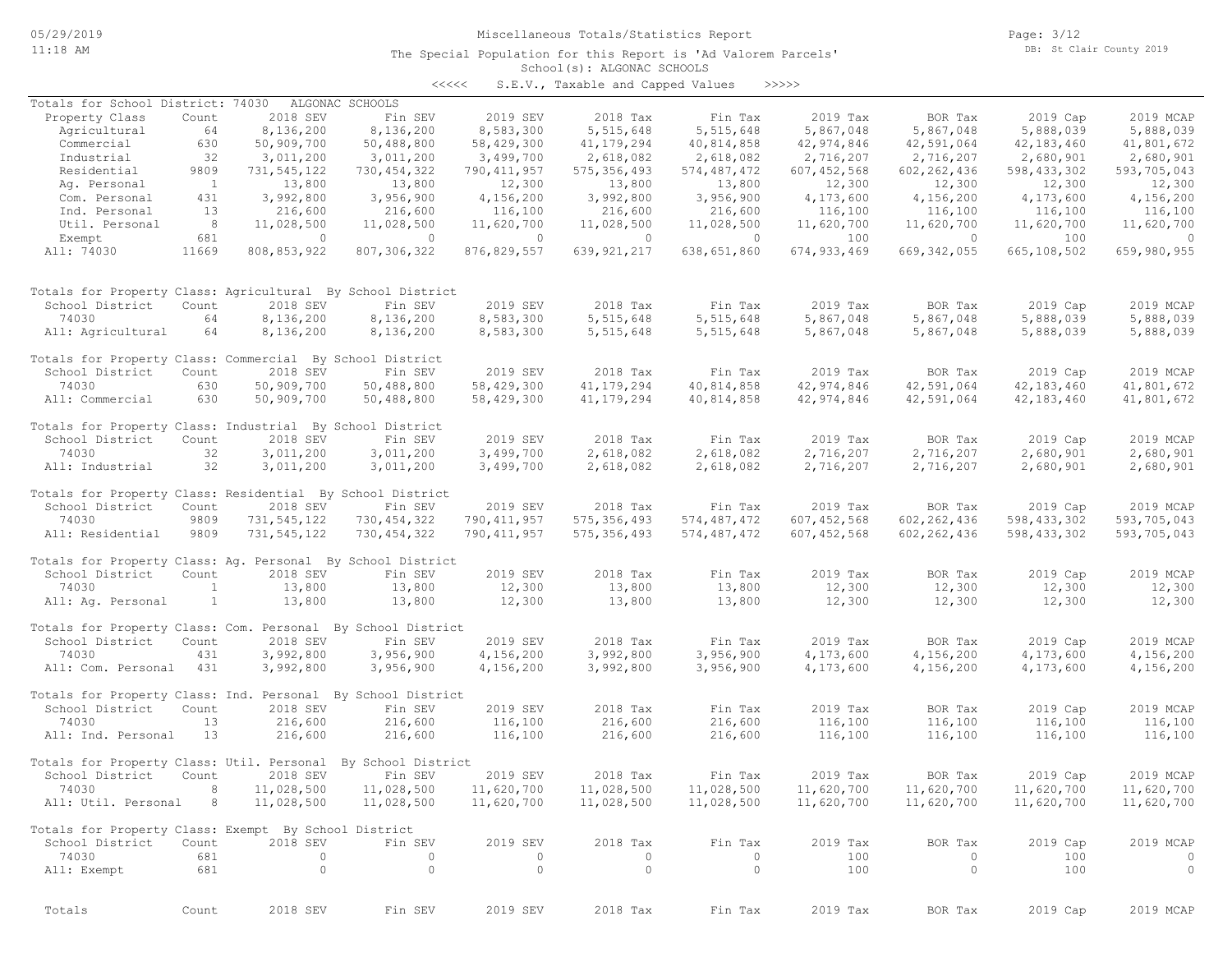05/29/2019 11:18 AM

#### School(s): ALGONAC SCHOOLS The Special Population for this Report is 'Ad Valorem Parcels'

<<<<< S.E.V., Taxable and Capped Values >>>>>

| Real                   |     | 793,602,222 | 792,090,522 | 860,924,257 | 624,669,517 | 623,436,060 | 659,010,669 | 653,436,755 | 649,185,702 | 644,075,655 |
|------------------------|-----|-------------|-------------|-------------|-------------|-------------|-------------|-------------|-------------|-------------|
| Personal               | 453 | 15,251,700  | 15,215,800  | 15,905,300  | 15,251,700  | 15,215,800  | 15,922,700  | 15,905,300  | 15,922,700  | 15,905,300  |
| Real & Personal 10,988 |     | 808,853,922 | 807,306,322 | 876,829,557 | 639,921,217 | 638,651,860 | 674,933,369 | 669,342,055 | 665,108,402 | 659,980,955 |
| Exempt                 | 681 |             |             |             |             |             | 100         |             | 100         |             |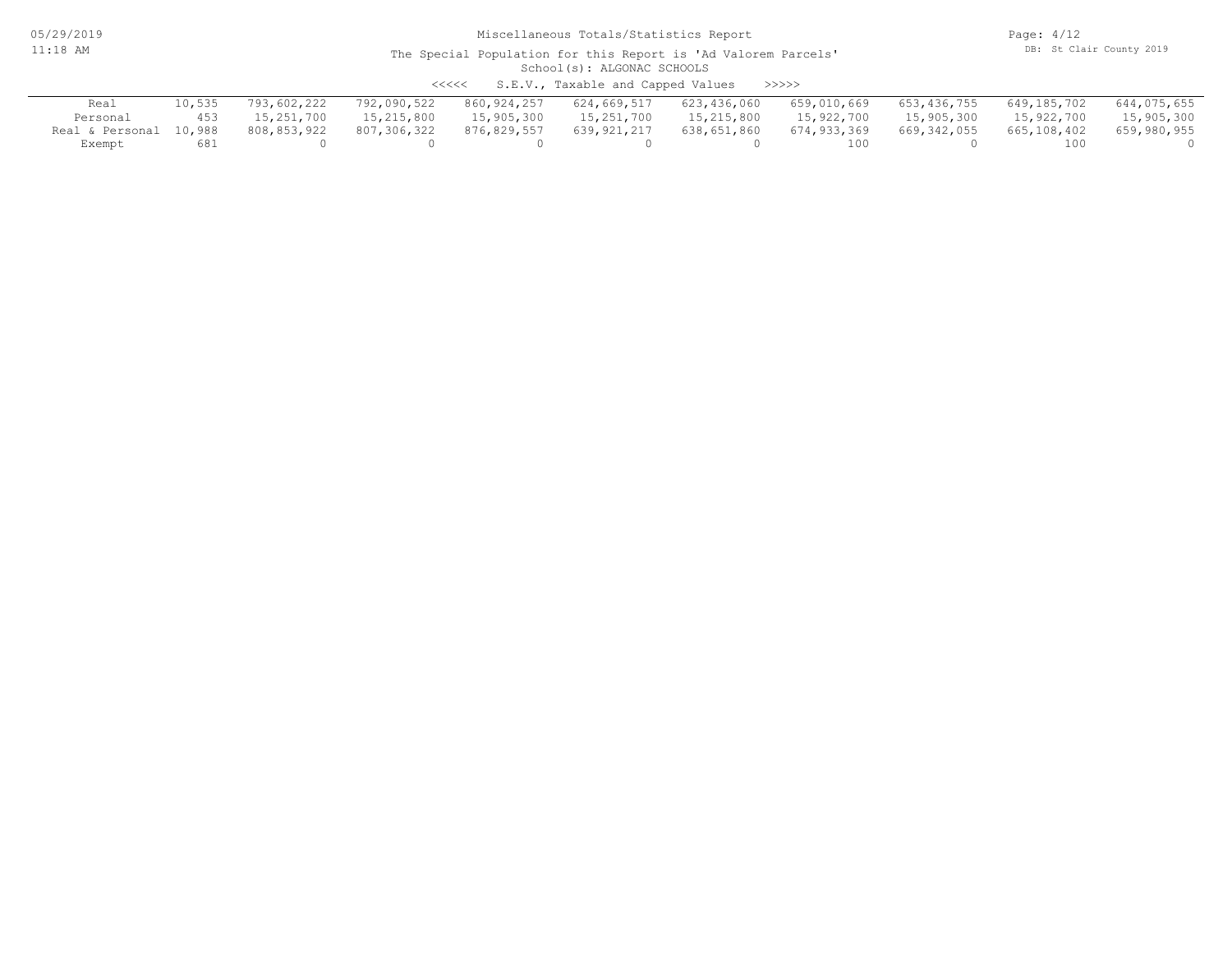Page: 5/12 DB: St Clair County 2019

| <<<< | PRE/MBT Percentage Times S.E.V. |  |  | >>>>> |
|------|---------------------------------|--|--|-------|
|------|---------------------------------|--|--|-------|

| Totals for School District: 74030                           |                |               | ALGONAC SCHOOLS    |               |               |               |               |               |               |
|-------------------------------------------------------------|----------------|---------------|--------------------|---------------|---------------|---------------|---------------|---------------|---------------|
| Property Class                                              | Count          | 2018 ORIG     | 2018 ORIG          | Final PRE     | Final         | W/O Winter    | W/O Winter    | 2019 ORIG     | 2019 ORIG     |
|                                                             |                | PRE           | Non-PRE            |               | Non-PRE       | PRE           | Non-PRE       | PRE           | Non-PRE       |
| Agricultural                                                | 64             | 8,028,898     | 107,302            | 8,028,898     | 107,302       | 8,028,898     | 107,302       | 8,470,231     | 113,069       |
| Commercial                                                  | 13             | 1,048,926     | 49,860,774         | 1,048,926     | 49, 439, 874  | 1,048,926     | 49, 439, 874  | 1,320,914     | 57,108,386    |
| Industrial                                                  | $\circ$        | 0             | 3,011,200          | $\circ$       | 3,011,200     | 0             | 3,011,200     | $\circ$       | 3,499,700     |
| Residential                                                 | 5980           | 515,982,979   | 215,562,143        | 515, 926, 979 | 214, 527, 343 | 515, 926, 979 | 214,527,343   | 562, 348, 583 | 228,063,374   |
| Ag. Personal                                                | $\circ$        | $\circ$       | 13,800             | $\circ$       | 13,800        | $\circ$       | 13,800        | $\circ$       | 12,300        |
| Com. Personal                                               | 431            | 3,992,800     | $\circ$            | 3,956,900     | $\circ$       | 3,956,900     | $\circ$       | 4,156,200     | $\circ$       |
| Ind. Personal                                               | 13             | 216,600       | $\circ$            | 216,600       | $\circ$       | 216,600       | $\circ$       | 116,100       | $\circ$       |
| Util. Personal                                              | $\overline{0}$ | $\circ$       | 11,028,500         | $\circ$       | 11,028,500    | $\circ$       | 11,028,500    | $\circ$       | 11,620,700    |
| Exempt                                                      | $\overline{4}$ | $\circ$       | $\circ$            | $\circ$       | $\circ$       | $\circ$       | $\circ$       | $\circ$       | $\mathbf{0}$  |
| All: 74030                                                  | 6,505          | 529,270,203   | 279,583,719        | 529, 178, 303 | 278, 128, 019 | 529, 178, 303 | 278,128,019   | 576, 412, 028 | 300, 417, 529 |
|                                                             |                |               |                    |               |               |               |               |               |               |
| Totals for Property Class: Agricultural By School District  |                |               |                    |               |               |               |               |               |               |
| School District                                             | Count          | 2018 ORIG     | 2018 ORIG          | Final PRE     | Final         | W/O Winter    | W/O Winter    | 2019 ORIG     | 2019 ORIG     |
|                                                             |                | PRE           | Non-PRE            |               | Non-PRE       | PRE           | Non-PRE       | PRE           | Non-PRE       |
|                                                             |                | 8,028,898     |                    |               |               |               |               |               |               |
| 74030                                                       | 64             |               | 107,302            | 8,028,898     | 107,302       | 8,028,898     | 107,302       | 8,470,231     | 113,069       |
| All: Agricultural                                           | 64             | 8,028,898     | 107,302            | 8,028,898     | 107,302       | 8,028,898     | 107,302       | 8,470,231     | 113,069       |
| Totals for Property Class: Commercial By School District    |                |               |                    |               |               |               |               |               |               |
| School District                                             | Count          | 2018 ORIG     | 2018 ORIG          | Final PRE     | Final         | W/O Winter    | W/O Winter    | 2019 ORIG     | 2019 ORIG     |
|                                                             |                | PRE           | Non-PRE            |               | Non-PRE       | PRE           | Non-PRE       | PRE           | Non-PRE       |
| 74030                                                       | 13             | 1,048,926     | 49,860,774         | 1,048,926     | 49, 439, 874  | 1,048,926     | 49, 439, 874  | 1,320,914     | 57,108,386    |
| All: Commercial                                             | 13             | 1,048,926     | 49,860,774         | 1,048,926     | 49, 439, 874  | 1,048,926     | 49, 439, 874  | 1,320,914     | 57,108,386    |
|                                                             |                |               |                    |               |               |               |               |               |               |
| Totals for Property Class: Industrial By School District    |                |               |                    |               |               |               |               |               |               |
| School District                                             | Count          | 2018 ORIG     | 2018 ORIG          | Final PRE     | Final         | W/O Winter    | W/O Winter    | 2019 ORIG     | 2019 ORIG     |
|                                                             |                | PRE           | Non-PRE            |               | Non-PRE       | PRE           | Non-PRE       | PRE           | Non-PRE       |
| 74030                                                       | $\circ$        | $\circ$       | 3,011,200          | $\circ$       | 3,011,200     | $\Omega$      | 3,011,200     | $\circ$       | 3,499,700     |
| All: Industrial                                             | $\circ$        | $\circ$       | 3,011,200          | $\Omega$      | 3,011,200     | $\Omega$      | 3,011,200     | $\Omega$      | 3,499,700     |
|                                                             |                |               |                    |               |               |               |               |               |               |
| Totals for Property Class: Residential By School District   |                |               |                    |               |               |               |               |               |               |
| School District                                             | Count          | 2018 ORIG     | 2018 ORIG          | Final PRE     | Final         | W/O Winter    | W/O Winter    | 2019 ORIG     | 2019 ORIG     |
|                                                             |                | PRE           | Non-PRE            |               | Non-PRE       | PRE           | Non-PRE       | PRE           | Non-PRE       |
| 74030                                                       | 5980           | 515, 982, 979 | 215,562,143        | 515, 926, 979 | 214, 527, 343 | 515, 926, 979 | 214,527,343   | 562, 348, 583 | 228,063,374   |
| All: Residential                                            | 5980           | 515, 982, 979 | 215,562,143        | 515, 926, 979 | 214,527,343   | 515, 926, 979 | 214, 527, 343 | 562, 348, 583 | 228,063,374   |
| Totals for Property Class: Aq. Personal By School District  |                |               |                    |               |               |               |               |               |               |
| School District                                             | Count          | 2018 ORIG     | 2018 ORIG          | Final PRE     | Final         | W/O Winter    | W/O Winter    | 2019 ORIG     | 2019 ORIG     |
|                                                             |                | PRE           | Non-PRE            |               | Non-PRE       | PRE           | Non-PRE       | PRE           | Non-PRE       |
| 74030                                                       | $\circ$        | $\circ$       | 13,800             | $\circ$       | 13,800        | $\circ$       | 13,800        | $\circ$       | 12,300        |
| All: Ag. Personal                                           | $\circ$        | $\circ$       | 13,800             | $\circ$       | 13,800        | $\circ$       | 13,800        | $\circ$       | 12,300        |
|                                                             |                |               |                    |               |               |               |               |               |               |
| Totals for Property Class: Com. Personal By School District |                |               |                    |               |               |               |               |               |               |
| School District                                             | Count          | 2018 ORIG     | 2018 ORIG          | Final PRE     | Final         | W/O Winter    | W/O Winter    | 2019 ORIG     | 2019 ORIG     |
|                                                             |                | PRE           | Non-PRE            |               | Non-PRE       | PRE           | Non-PRE       | PRE           | Non-PRE       |
| 74030                                                       | 431            | 3,992,800     | $\circ$            | 3,956,900     | $\Omega$      | 3,956,900     | $\circ$       | 4,156,200     | $\circ$       |
| All: Com. Personal                                          | 431            | 3,992,800     | $\circ$            | 3,956,900     | $\circ$       | 3,956,900     | $\circ$       | 4,156,200     | $\circ$       |
|                                                             |                |               |                    |               |               |               |               |               |               |
| Totals for Property Class: Ind. Personal By School District |                |               |                    |               |               |               |               |               |               |
| School District                                             | Count          | 2018 ORIG     | 2018 ORIG          | Final PRE     | Final         | W/O Winter    | W/O Winter    | 2019 ORIG     | 2019 ORIG     |
|                                                             |                | PRE           | Non-PRE            |               | Non-PRE       | PRE           | Non-PRE       | PRE           | Non-PRE       |
| 74030                                                       | 13             | 216,600       | $\circ$            | 216,600       | 0             | 216,600       | $\circ$       | 116,100       | 0             |
| All: Ind. Personal                                          | 13             | 216,600       | $\circ$            | 216,600       | $\circ$       | 216,600       | $\circ$       | 116,100       | $\circ$       |
|                                                             |                |               |                    |               |               |               |               |               |               |
| Totals for Property Class: Util. Personal                   |                |               | By School District |               |               |               |               |               |               |
| School District                                             | Count          | 2018 ORIG     | 2018 ORIG          | Final PRE     | Final         | W/O Winter    | W/O Winter    | 2019 ORIG     | 2019 ORIG     |
|                                                             |                | PRE           | Non-PRE            |               | Non-PRE       | PRE           | Non-PRE       | PRE           | Non-PRE       |
| 74030                                                       | $\circ$        | 0             | 11,028,500         | $\Omega$      | 11,028,500    | $\circ$       | 11,028,500    | 0             | 11,620,700    |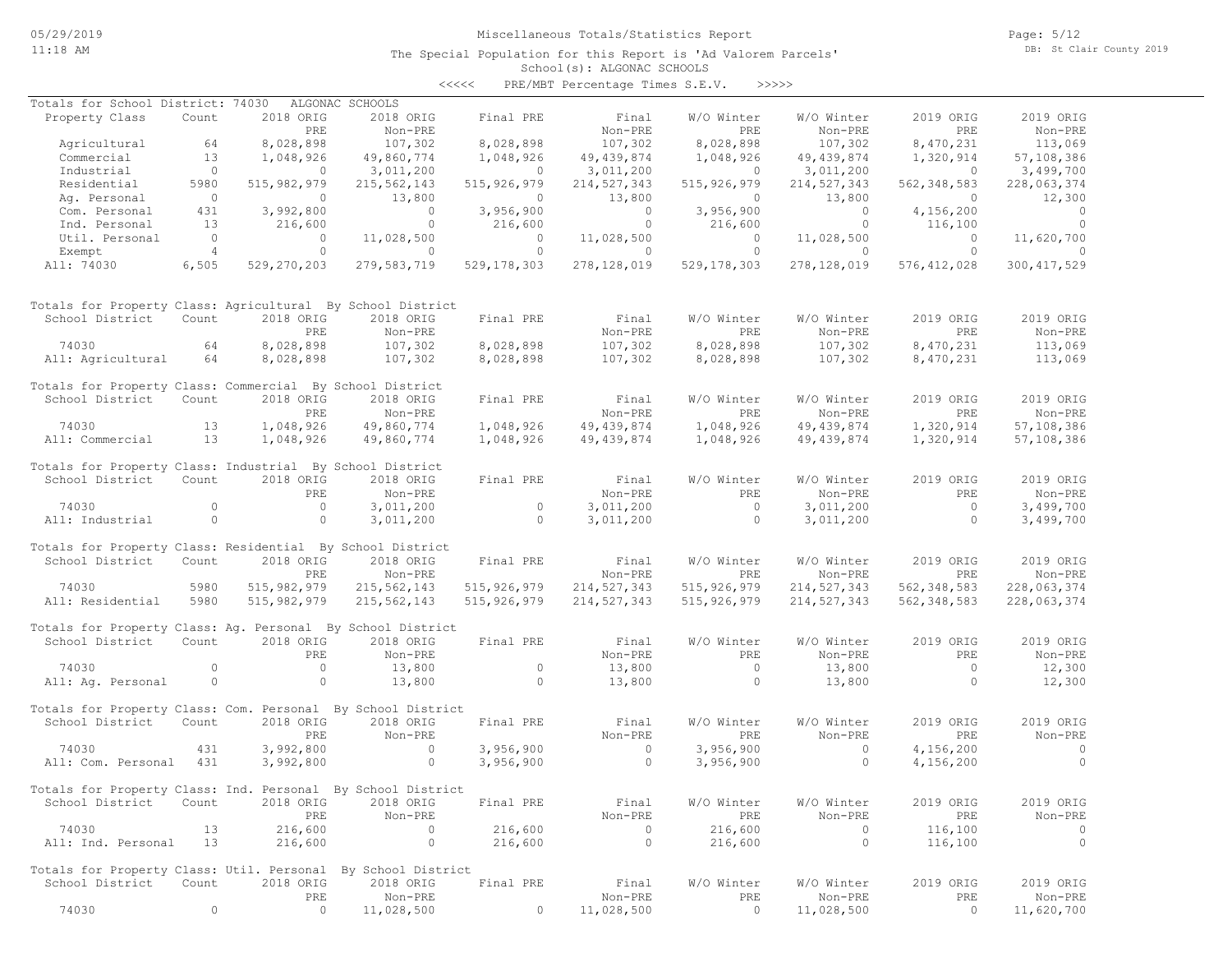Page: 6/12 DB: St Clair County 2019

|                                   |       |             |                    | $\prec$ <<<< | PRE/MBT Percentage Times S.E.V. |             | >>>>>       |               |               |
|-----------------------------------|-------|-------------|--------------------|--------------|---------------------------------|-------------|-------------|---------------|---------------|
| All: Util. Personal               |       |             | 11,028,500         |              | 11,028,500                      |             | 11,028,500  | 0             | 11,620,700    |
| Totals for Property Class: Exempt |       |             | By School District |              |                                 |             |             |               |               |
| School District                   | Count | 2018 ORIG   | 2018 ORIG          | Final PRE    | Final                           | W/O Winter  | W/O Winter  | 2019 ORIG     | 2019 ORIG     |
|                                   |       | PRE         | Non-PRE            |              | Non-PRE                         | PRE         | Non-PRE     | PRE           | Non-PRE       |
| 74030                             |       |             |                    |              |                                 |             |             |               |               |
| All: Exempt                       |       |             |                    |              |                                 |             |             |               |               |
| Totals                            | Count | 2018 ORIG   | 2018 ORIG          | Final PRE    | Final                           | W/O Winter  | W/O Winter  | 2019 ORIG     | 2019 ORIG     |
|                                   |       | PRE         | Non-PRE            |              | Non-PRE                         | PRE         | Non-PRE     | PRE           | Non-PRE       |
| Real                              | 6,057 | 525,060,803 | 268,541,419        | 525,004,803  | 267,085,719                     | 525,004,803 | 267,085,719 | 572, 139, 728 | 288,784,529   |
| Personal                          | 444   | 4,209,400   | 11,042,300         | 4,173,500    | 11,042,300                      | 4,173,500   | 11,042,300  | 4,272,300     | 11,633,000    |
| Real & Personal                   | 6,501 | 529,270,203 | 279,583,719        | 529,178,303  | 278,128,019                     | 529,178,303 | 278,128,019 | 576, 412, 028 | 300, 417, 529 |
| Exempt                            |       |             |                    |              |                                 |             |             |               |               |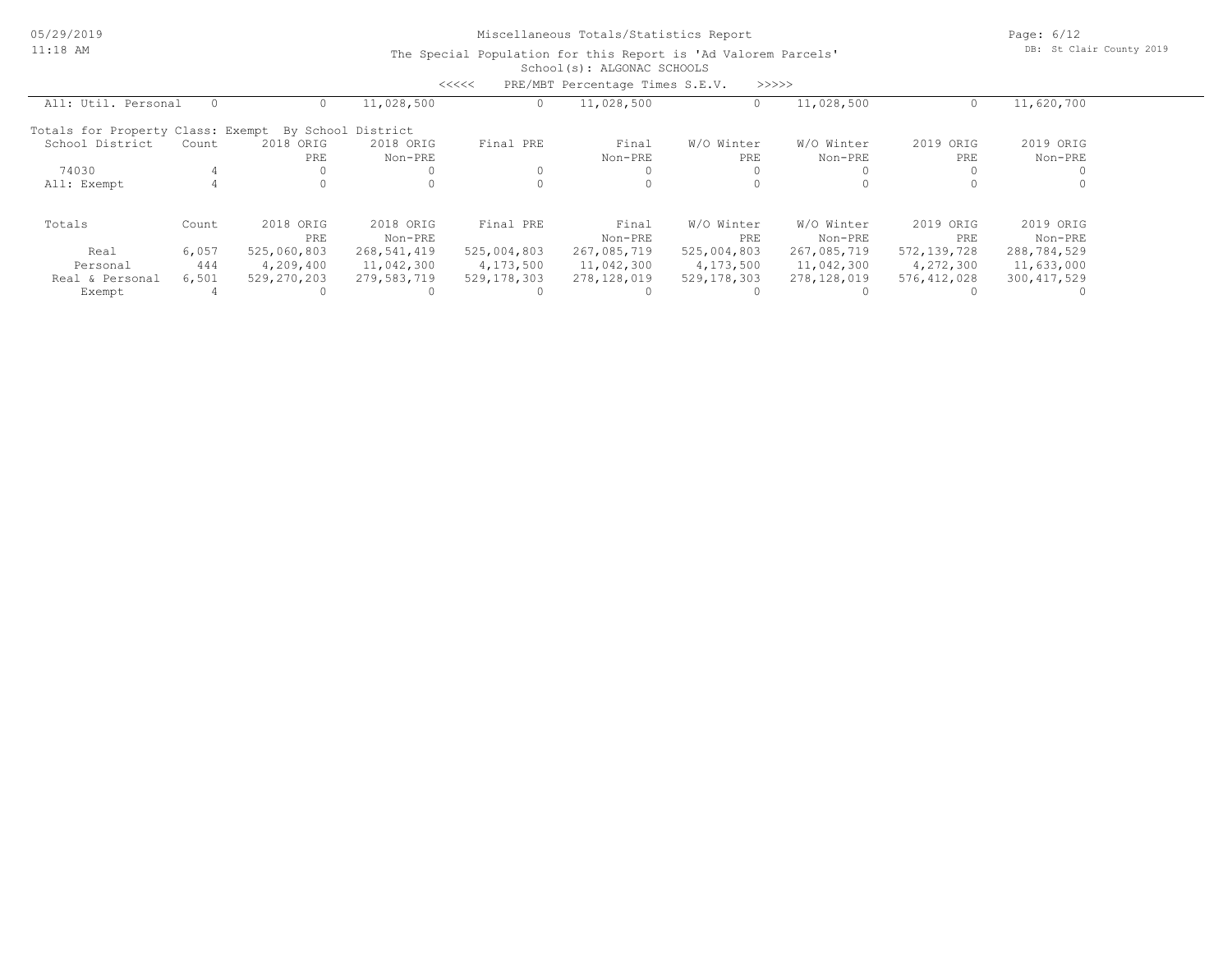Page: 7/12 DB: St Clair County 2019

| くくくくく | PRE/MBT Percentage Times Taxable |  |  | >>>>> |
|-------|----------------------------------|--|--|-------|
|-------|----------------------------------|--|--|-------|

| Totals for School District: 74030                            |                |             | ALGONAC SCHOOLS |               |               |                |                |                |                |
|--------------------------------------------------------------|----------------|-------------|-----------------|---------------|---------------|----------------|----------------|----------------|----------------|
| Property Class                                               | Count          | 2018 ORIG   | 2018 ORIG       | Final PRE     | Final         | W/O Winter     | W/O Winter     | 2019 ORIG      | 2019 ORIG      |
|                                                              |                | PRE         | Non-PRE         |               | Non-PRE       | PRE            | Non-PRE        | PRE            | Non-PRE        |
| Agricultural                                                 | 64             | 5, 441, 742 | 73,906          | 5,441,742     | 73,906        | 5,441,742      | 73,906         | 5,786,235      | 80,813         |
| Commercial                                                   | 13             | 825,436     | 40, 353, 858    | 825,436       | 39,989,422    | 825,436        | 39,989,422     | 920,491        | 41,670,573     |
| Industrial                                                   | $\circ$        | $\circ$     | 2,618,082       | 0             | 2,618,082     | $\circ$        | 2,618,082      | $\circ$        | 2,716,207      |
| Residential                                                  | 5980           | 410,815,477 | 164,541,016     | 410, 913, 959 | 163, 573, 513 | 410, 913, 959  | 163, 573, 513  | 431,197,086    | 171,065,350    |
| Aq. Personal                                                 | $\overline{0}$ | $\circ$     | 13,800          | $\mathbf{0}$  | 13,800        | $\circ$        | 13,800         | $\overline{0}$ | 12,300         |
| Com. Personal                                                | 431            | 3,992,800   | $\circ$         | 3,956,900     | $\circ$       | 3,956,900      | $\overline{0}$ | 4,156,200      | $\overline{0}$ |
| Ind. Personal                                                | 13             | 216,600     | $\circ$         | 216,600       | $\circ$       | 216,600        | $\circ$        | 116,100        | $\circ$        |
| Util. Personal                                               | $\overline{0}$ | $\circ$     | 11,028,500      | $\circ$       | 11,028,500    | $\overline{0}$ | 11,028,500     | $\overline{0}$ | 11,620,700     |
| Exempt                                                       | $\overline{4}$ | $\circ$     | $\circ$         | $\circ$       | $\circ$       | $\circ$        | $\circ$        | $\circ$        | $\Omega$       |
| All: 74030                                                   | 6505           | 421,292,055 | 218,629,162     | 421, 354, 637 | 217, 297, 223 | 421, 354, 637  | 217, 297, 223  | 442, 176, 112  | 227, 165, 943  |
|                                                              |                |             |                 |               |               |                |                |                |                |
| Totals for Property Class: Agricultural By School District   |                |             |                 |               |               |                |                |                |                |
| School District                                              | Count          | 2018 ORIG   | 2018 ORIG       | Final PRE     | Final         | W/O Winter     | W/O Winter     | 2019 ORIG      | 2019 ORIG      |
|                                                              |                | PRE         | Non-PRE         |               | Non-PRE       | PRE            | Non-PRE        | PRE            | Non-PRE        |
| 74030                                                        | 64             | 5, 441, 742 | 73,906          | 5,441,742     | 73,906        | 5, 441, 742    | 73,906         | 5,786,235      | 80,813         |
| All: Agricultural                                            | 64             | 5, 441, 742 | 73,906          | 5, 441, 742   | 73,906        | 5, 441, 742    | 73,906         | 5,786,235      | 80,813         |
|                                                              |                |             |                 |               |               |                |                |                |                |
| Totals for Property Class: Commercial By School District     |                |             |                 |               |               |                |                |                |                |
| School District                                              | Count          | 2018 ORIG   | 2018 ORIG       | Final PRE     | Final         | W/O Winter     | W/O Winter     | 2019 ORIG      | 2019 ORIG      |
|                                                              |                | PRE         | Non-PRE         |               | Non-PRE       | PRE            | Non-PRE        | PRE            | Non-PRE        |
| 74030                                                        | 13             | 825,436     | 40, 353, 858    | 825,436       | 39,989,422    | 825,436        | 39,989,422     | 920,491        | 41,670,573     |
| All: Commercial                                              | 13             | 825,436     | 40, 353, 858    | 825,436       | 39,989,422    | 825,436        | 39,989,422     | 920,491        | 41,670,573     |
|                                                              |                |             |                 |               |               |                |                |                |                |
| Totals for Property Class: Industrial By School District     |                |             |                 |               |               |                |                |                |                |
| School District                                              | Count          | 2018 ORIG   | 2018 ORIG       | Final PRE     | Final         | W/O Winter     | W/O Winter     | 2019 ORIG      | 2019 ORIG      |
|                                                              |                | PRE         | Non-PRE         |               | Non-PRE       | PRE            | Non-PRE        | PRE            | Non-PRE        |
| 74030                                                        | $\circ$        | $\circ$     | 2,618,082       | $\circ$       | 2,618,082     | $\circ$        | 2,618,082      | $\circ$        | 2,716,207      |
| All: Industrial                                              | $\circ$        | $\circ$     | 2,618,082       | $\circ$       | 2,618,082     | $\circ$        | 2,618,082      | $\circ$        | 2,716,207      |
|                                                              |                |             |                 |               |               |                |                |                |                |
| Totals for Property Class: Residential By School District    |                |             |                 |               |               |                |                |                |                |
| School District                                              | Count          | 2018 ORIG   | 2018 ORIG       | Final PRE     | Final         | W/O Winter     | W/O Winter     | 2019 ORIG      | 2019 ORIG      |
|                                                              |                | PRE         | Non-PRE         |               | Non-PRE       | PRE            | Non-PRE        | PRE            | Non-PRE        |
| 74030                                                        | 5980           | 410,815,477 | 164,541,016     | 410, 913, 959 | 163,573,513   | 410, 913, 959  | 163, 573, 513  | 431,197,086    | 171,065,350    |
| All: Residential                                             | 5980           | 410,815,477 | 164,541,016     | 410, 913, 959 | 163, 573, 513 | 410, 913, 959  | 163, 573, 513  | 431,197,086    | 171,065,350    |
|                                                              |                |             |                 |               |               |                |                |                |                |
| Totals for Property Class: Ag. Personal By School District   |                |             |                 |               |               |                |                |                |                |
| School District                                              | Count          | 2018 ORIG   | 2018 ORIG       | Final PRE     | Final         | W/O Winter     | W/O Winter     | 2019 ORIG      | 2019 ORIG      |
|                                                              |                | PRE         | Non-PRE         |               | Non-PRE       | PRE            | Non-PRE        | PRE            | Non-PRE        |
| 74030                                                        | $\circ$        | $\circ$     | 13,800          | $\circ$       | 13,800        | $\circ$        | 13,800         | $\circ$        | 12,300         |
| All: Ag. Personal                                            | $\circ$        | $\circ$     | 13,800          | $\circ$       | 13,800        | $\circ$        | 13,800         | $\circ$        | 12,300         |
|                                                              |                |             |                 |               |               |                |                |                |                |
| Totals for Property Class: Com. Personal By School District  |                |             |                 |               |               |                |                |                |                |
| School District                                              | Count          | 2018 ORIG   | 2018 ORIG       | Final PRE     | Final         | W/O Winter     | W/O Winter     | 2019 ORIG      | 2019 ORIG      |
|                                                              |                | PRE         | Non-PRE         |               | Non-PRE       | PRE            | Non-PRE        | PRE            | Non-PRE        |
| 74030                                                        | 431            | 3,992,800   | $\circ$         | 3,956,900     | $\circ$       | 3,956,900      | $\circ$        | 4,156,200      | $\circ$        |
| All: Com. Personal                                           | 431            | 3,992,800   | $\circ$         | 3,956,900     | $\circ$       | 3,956,900      | $\circ$        | 4,156,200      | $\circ$        |
|                                                              |                |             |                 |               |               |                |                |                |                |
| Totals for Property Class: Ind. Personal By School District  |                |             |                 |               |               |                |                |                |                |
| School District                                              | Count          | 2018 ORIG   | 2018 ORIG       | Final PRE     | Final         | W/O Winter     | W/O Winter     | 2019 ORIG      | 2019 ORIG      |
|                                                              |                | PRE         | Non-PRE         |               | Non-PRE       | PRE            | Non-PRE        | PRE            | Non-PRE        |
| 74030                                                        | 13             | 216,600     | $\circ$         | 216,600       | $\circ$       | 216,600        | $\mathbf{0}$   | 116,100        | 0              |
| All: Ind. Personal                                           | 13             | 216,600     | $\circ$         | 216,600       | $\circ$       | 216,600        | $\circ$        | 116,100        | $\circ$        |
|                                                              |                |             |                 |               |               |                |                |                |                |
| Totals for Property Class: Util. Personal By School District |                |             |                 |               |               |                |                |                |                |
| School District                                              | Count          | 2018 ORIG   | 2018 ORIG       | Final PRE     | Final         | W/O Winter     | W/O Winter     | 2019 ORIG      | 2019 ORIG      |
|                                                              |                | PRE         | Non-PRE         |               | Non-PRE       | PRE            | Non-PRE        | PRE            | Non-PRE        |
| 74030                                                        | 0              | $\circ$     | 11,028,500      | 0             | 11,028,500    | $\circ$        | 11,028,500     | 0              | 11,620,700     |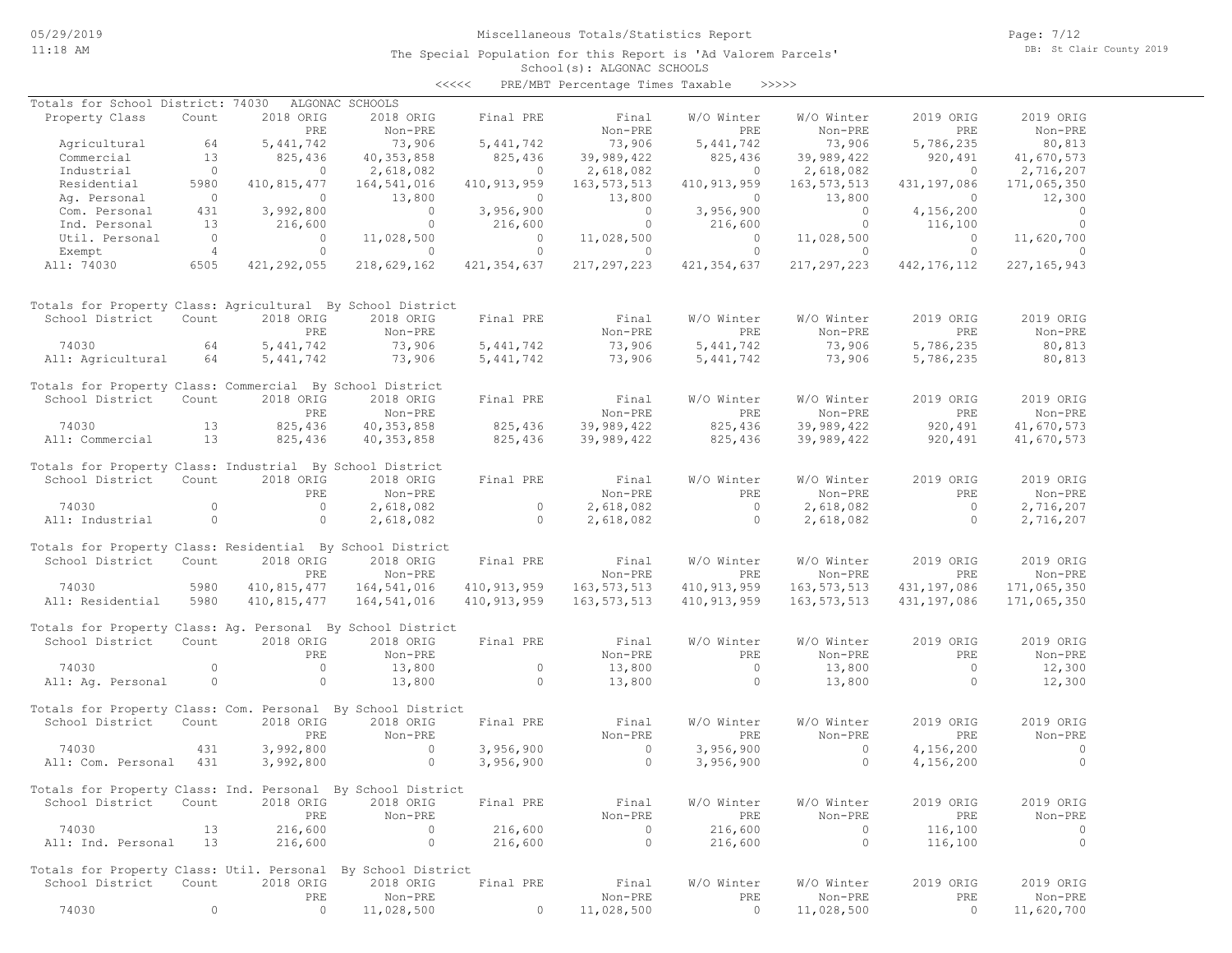Page: 8/12 DB: St Clair County 2019

|                                   |       |             |                    | <<<<             | PRE/MBT Percentage Times Taxable |               | >>>>>         |               |               |
|-----------------------------------|-------|-------------|--------------------|------------------|----------------------------------|---------------|---------------|---------------|---------------|
| All: Util. Personal               |       |             | 11,028,500         | $\left( \right)$ | 11,028,500                       |               | 11,028,500    |               | 11,620,700    |
| Totals for Property Class: Exempt |       |             | By School District |                  |                                  |               |               |               |               |
| School District                   | Count | 2018 ORIG   | 2018 ORIG          | Final PRE        | Final                            | W/O Winter    | W/O Winter    | 2019<br>ORIG  | 2019 ORIG     |
|                                   |       | PRE         | Non-PRE            |                  | Non-PRE                          | PRE           | Non-PRE       | PRE           | Non-PRE       |
| 74030                             |       |             |                    | $\Omega$         |                                  |               |               |               |               |
| All: Exempt                       |       |             |                    |                  |                                  |               |               |               |               |
| Totals                            | Count | 2018 ORIG   | 2018 ORIG          | Final PRE        | Final                            | W/O Winter    | W/O Winter    | 2019 ORIG     | 2019 ORIG     |
|                                   |       | PRE         | Non-PRE            |                  | Non-PRE                          | PRE           | Non-PRE       | PRE           | Non-PRE       |
| Real                              | 6,057 | 417,082,655 | 207,586,862        | 417, 181, 137    | 206, 254, 923                    | 417, 181, 137 | 206, 254, 923 | 437,903,812   | 215,532,943   |
| Personal                          | 444   | 4,209,400   | 11,042,300         | 4,173,500        | 11,042,300                       | 4,173,500     | 11,042,300    | 4,272,300     | 11,633,000    |
| Real & Personal                   | 6,501 | 421,292,055 | 218,629,162        | 421, 354, 637    | 217,297,223                      | 421, 354, 637 | 217,297,223   | 442, 176, 112 | 227, 165, 943 |
| Exempt                            |       |             |                    |                  |                                  |               |               |               |               |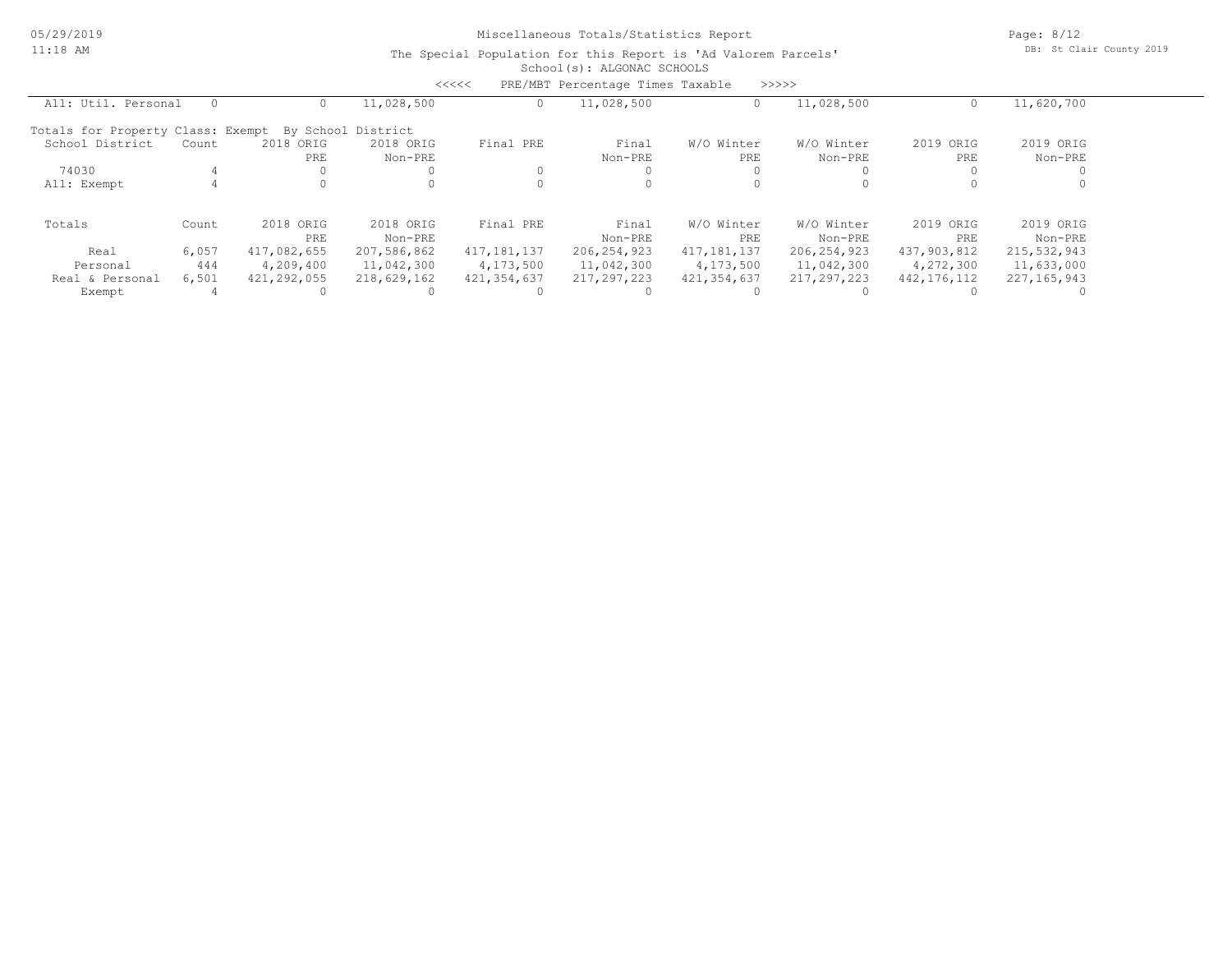\*\*\*\*\* DDA/LDFA Totals \*\*\*\*\*

|          |       | Base       | Current    | Current    | Current    | Final      | Final      | Final       |
|----------|-------|------------|------------|------------|------------|------------|------------|-------------|
| DDA/LDFA | Count | Value      | Assessed   | Taxable    | Captured   | Assessed   | Taxable    | Captured    |
| TIFA # 1 | 343   | 8,879,022  | 13,758,100 | 11,414,508 | 70,063     | 12,515,300 | 11,023,569 | $-268, 344$ |
|          | 201   |            | 461,700    | 461,700    |            | 452,700    | 452,700    |             |
| DDA NO.  | 711   | 16,486,761 | 46,489,840 | 34,840,376 | 18,353,615 | 42,578,400 | 32,776,961 | 16,290,200  |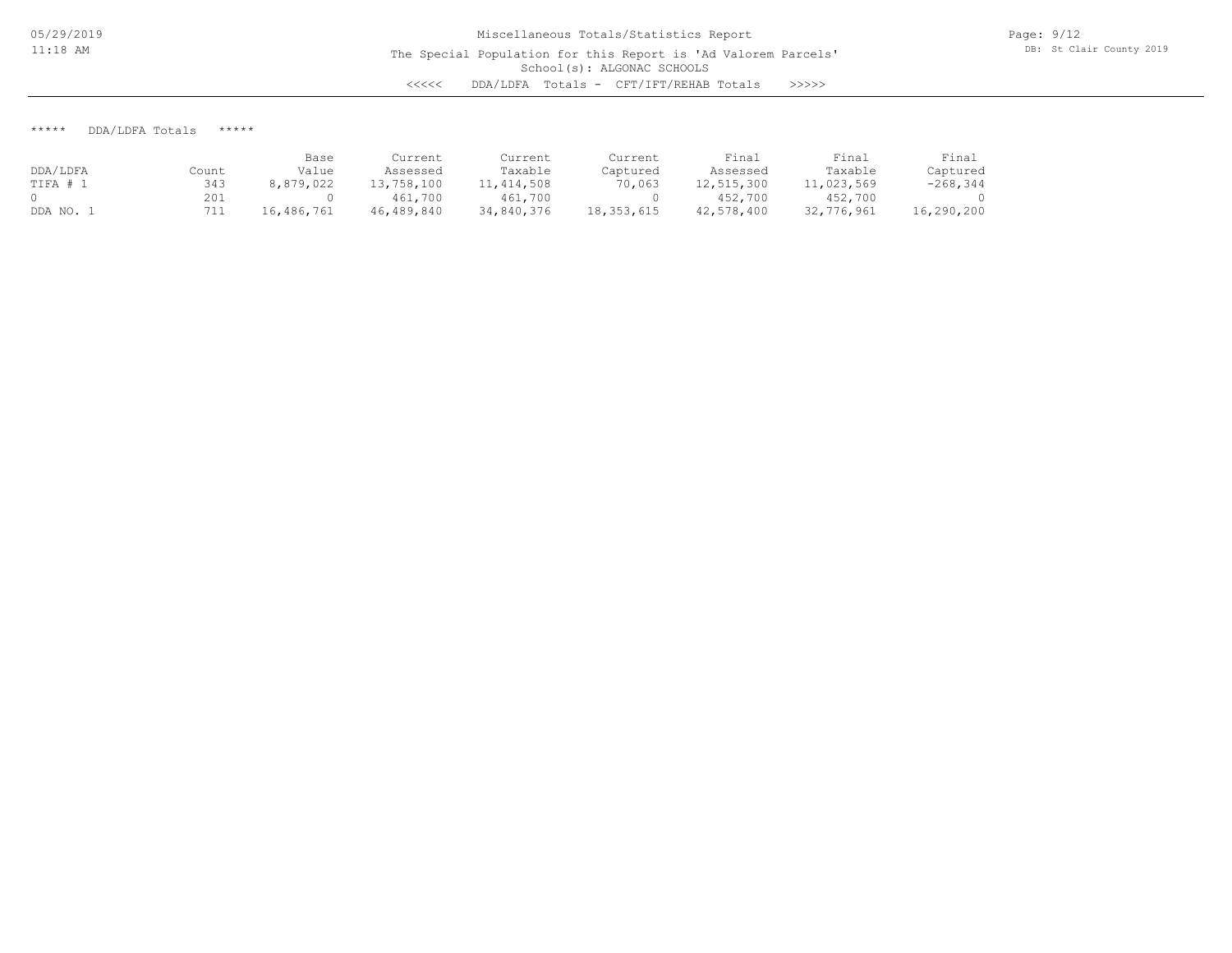The Special Population for this Report is 'Ad Valorem Parcels'

School(s): ALGONAC SCHOOLS

<<<<< Special Act Totals >>>>>

\*\*\*\*\* DDA/LDFA Totals \*\*\*\*\*

|          |       | Base       | Current    | Current    | Current      | Final      | Final      | Final       |
|----------|-------|------------|------------|------------|--------------|------------|------------|-------------|
| DDA/LDFA | Count | Value      | Assessed   | Taxable    | Captured     | Assessed   | Taxable    | Captured    |
| TIFA # 1 | 343   | 8,879,022  | 13,758,100 | 11,414,508 | 70,063       | 12,515,300 | 11,023,569 | $-268, 344$ |
|          | 201   |            | 461,700    | 461,700    |              | 452,700    | 452,700    |             |
| DDA NO.  | 711   | 16,486,761 | 46,489,840 | 34,840,376 | 18, 353, 615 | 42,578,400 | 32,776,961 | 16,290,200  |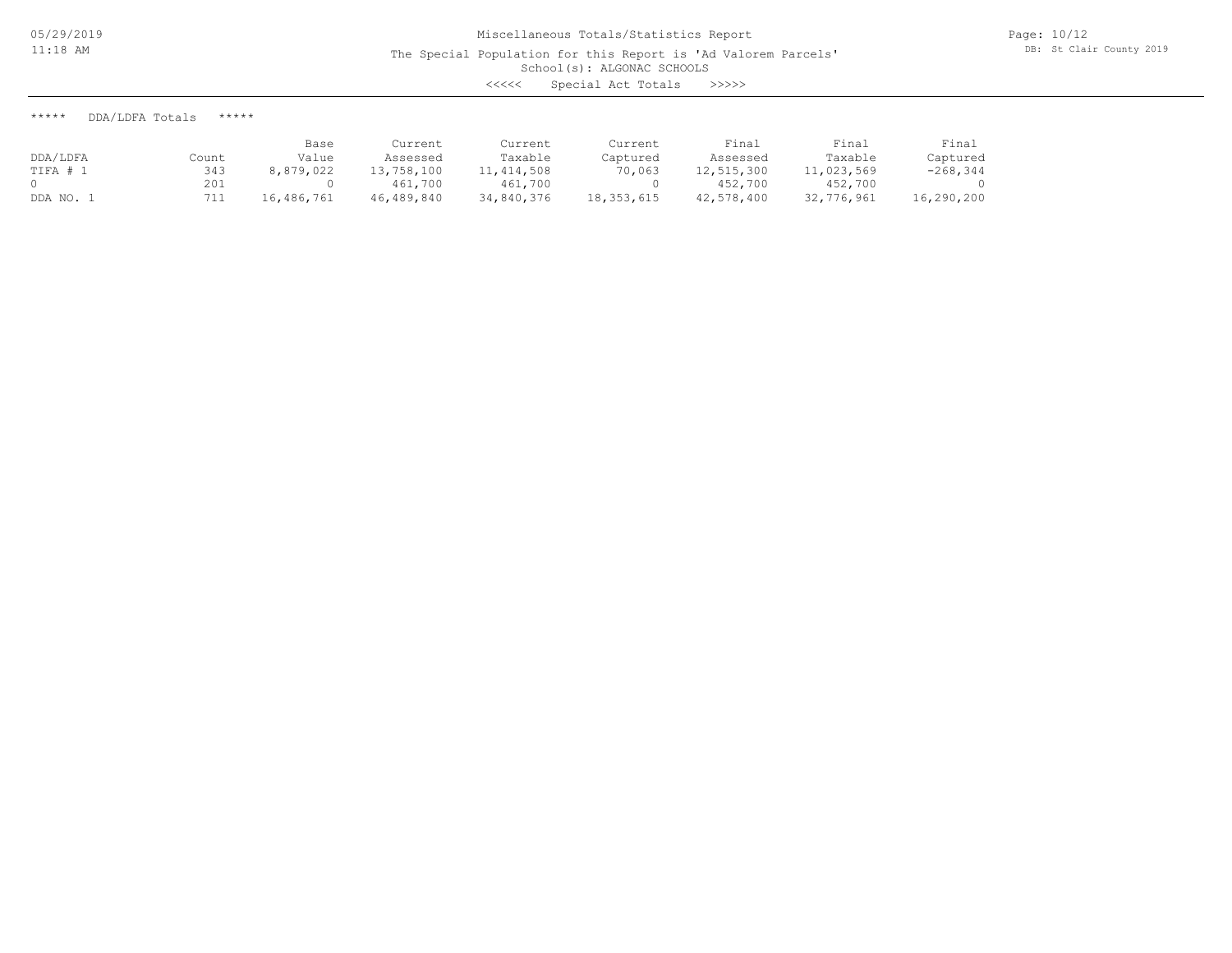### School(s): ALGONAC SCHOOLS The Special Population for this Report is 'Ad Valorem Parcels'

Page: 11/12 DB: St Clair County 2019

<<<<< Top 20 Statistics >>>>>

| ***** Top 20 S.E.V.s<br>*****                                                                                                                                                                                                              |                      |     |                                     |  |                                |                                        |
|--------------------------------------------------------------------------------------------------------------------------------------------------------------------------------------------------------------------------------------------|----------------------|-----|-------------------------------------|--|--------------------------------|----------------------------------------|
| 14-999-0043-000                                                                                                                                                                                                                            | DTE ELECTRIC COMPANY |     |                                     |  | \$                             | 4,005,300                              |
| 14-847-0002-000                                                                                                                                                                                                                            | THE OLD CLUB         |     |                                     |  | \$                             | 3,161,700                              |
| 14-999-0107-000                                                                                                                                                                                                                            | SEMCO ENERGY GAS CO  |     |                                     |  | \$                             | 2,071,800                              |
| 14-100-0001-000                                                                                                                                                                                                                            | S MARINA LLC         |     |                                     |  | \$                             | 2,054,100                              |
| 14-442-0095-000                                                                                                                                                                                                                            |                      |     | COLE MT ALGONAC MI LLC              |  | \$                             | 1,677,100                              |
| 23-999-0034-000                                                                                                                                                                                                                            | DTE ELECTRIC COMPANY |     |                                     |  | \$                             | 1,548,100                              |
| $01 - 999 - 0280 - 000$                                                                                                                                                                                                                    | DTE ELECTRIC COMPANY |     |                                     |  | $\dot{\tilde{\varsigma}}$      | 1,540,400                              |
| 23-640-0096-000                                                                                                                                                                                                                            |                      |     | ALL STATE MARINA MANAGEMENT LLC     |  | \$                             |                                        |
|                                                                                                                                                                                                                                            |                      |     |                                     |  | \$                             | 1,181,700                              |
| $14 - 640 - 0002 - 000$                                                                                                                                                                                                                    |                      |     | EMERALD CITY HARBOR INC             |  |                                | 1, 117, 400                            |
| $01 - 999 - 0670 - 000$                                                                                                                                                                                                                    | SEMCO ENERGY INC     |     |                                     |  | \$                             | 1,076,800                              |
| 14-217-0010-001                                                                                                                                                                                                                            | 8862 COLONY DRIVE    |     | TRUST                               |  | \$                             | 1,024,900                              |
| 14-217-0053-001                                                                                                                                                                                                                            |                      |     | PIZZIMENTI GERALD/MIRIAM            |  | \$                             | 940,900                                |
| $01 - 127 - 0001 - 300$                                                                                                                                                                                                                    | ALGONAC HARBOUR INC  |     |                                     |  | \$                             | 921,900                                |
| 23-023-3005-000                                                                                                                                                                                                                            |                      |     | RIVERSIDE VENTURES LLC              |  | $\boldsymbol{\xi}$             | 903,600                                |
| 23-024-1005-201                                                                                                                                                                                                                            | CIRCLE V RANCH LLC   |     |                                     |  | $\dot{\varsigma}$              | 849,800                                |
| 14-703-0001-051                                                                                                                                                                                                                            |                      |     | MANIACI JOSEPH/MARY JANE            |  | $\ddot{\mathsf{s}}$            | 843,400                                |
| 01-111-0069-000                                                                                                                                                                                                                            |                      |     | ALGONAC SHOPPING CENTER 2 LLC       |  | \$                             | 800,800                                |
| 14-847-0202-001                                                                                                                                                                                                                            |                      |     | MANCHESTER HARSENS ISLAND LLC       |  | $\dot{\tilde{\mathbf{S}}}$     | 776,200                                |
| $14 - 847 - 0540 - 000$                                                                                                                                                                                                                    |                      |     | STONEBACK H NEAL/LILLIAN            |  | $\ddot{\mathsf{S}}$            | 758,800                                |
| $01 - 009 - 3006 - 000$                                                                                                                                                                                                                    |                      |     | ALGONAC MANOR APARTMENTS LLC        |  | $\mathsf{S}$                   | 756,200                                |
|                                                                                                                                                                                                                                            |                      |     |                                     |  |                                |                                        |
|                                                                                                                                                                                                                                            |                      |     |                                     |  |                                |                                        |
| ***** Top 20 Taxable Values *****                                                                                                                                                                                                          |                      |     |                                     |  |                                |                                        |
| 14-999-0043-000                                                                                                                                                                                                                            | DTE ELECTRIC COMPANY |     |                                     |  | \$                             | 4,005,300                              |
| 14-847-0002-000                                                                                                                                                                                                                            | THE OLD CLUB         |     |                                     |  | \$                             | 2,365,834                              |
| 14-999-0107-000                                                                                                                                                                                                                            | SEMCO ENERGY GAS CO  |     |                                     |  | \$                             | 2,071,800                              |
| 23-999-0034-000                                                                                                                                                                                                                            | DTE ELECTRIC COMPANY |     |                                     |  | \$                             | 1,548,100                              |
| $01 - 999 - 0280 - 000$                                                                                                                                                                                                                    | DTE ELECTRIC COMPANY |     |                                     |  | $\boldsymbol{\dot{\varsigma}}$ | 1,540,400                              |
| 14-100-0001-000                                                                                                                                                                                                                            | S MARINA LLC         |     |                                     |  | \$                             | 1,497,391                              |
| 14-442-0095-000                                                                                                                                                                                                                            |                      |     | COLE MT ALGONAC MI LLC              |  | \$                             | 1,409,352                              |
| 23-640-0096-000                                                                                                                                                                                                                            |                      |     | ALL STATE MARINA MANAGEMENT LLC     |  | \$                             | 1,086,521                              |
| $01 - 999 - 0670 - 000$                                                                                                                                                                                                                    | SEMCO ENERGY INC     |     |                                     |  | $\dot{\hat{\mathbf{s}}}$       | 1,076,800                              |
| 14-217-0010-001                                                                                                                                                                                                                            |                      |     | 8862 COLONY DRIVE TRUST             |  | \$                             | 1,024,900                              |
| 14-217-0053-001                                                                                                                                                                                                                            |                      |     | PIZZIMENTI GERALD/MIRIAM            |  | \$                             | 886,886                                |
|                                                                                                                                                                                                                                            |                      |     | EMERALD CITY HARBOR INC             |  | \$                             | 867,516                                |
| $14 - 640 - 0002 - 000$                                                                                                                                                                                                                    |                      |     |                                     |  |                                |                                        |
| 14-847-0202-001                                                                                                                                                                                                                            |                      |     | MANCHESTER HARSENS ISLAND LLC       |  | \$                             | 776,200                                |
| 01-127-0001-300                                                                                                                                                                                                                            | ALGONAC HARBOUR INC  |     |                                     |  | $\boldsymbol{\dot{\varsigma}}$ | 759,075                                |
| $01 - 009 - 3006 - 000$                                                                                                                                                                                                                    |                      |     | ALGONAC MANOR APARTMENTS LLC        |  | $\boldsymbol{\dot{\varsigma}}$ | 728,883                                |
| 14-999-0050-100                                                                                                                                                                                                                            | COMCAST OF MI IV LLC |     |                                     |  | \$                             | 711,700                                |
| $14 - 847 - 0144 - 000$                                                                                                                                                                                                                    |                      |     | CHARTIER M TODD, CHARTIER HEIDI ANN |  | \$                             | 676,493                                |
| 14-847-0540-000                                                                                                                                                                                                                            |                      |     | STONEBACK H NEAL/LILLIAN            |  | \$                             | 615,187                                |
| 14-703-0032-000                                                                                                                                                                                                                            |                      |     | TRELFA KAREN A, TRELFA KENNETH      |  | \$                             | 608,700                                |
| 14-618-0007-000                                                                                                                                                                                                                            |                      |     | WW MICHIGAN PROPERTY VENTURES LLC   |  | \$                             | 597,600                                |
|                                                                                                                                                                                                                                            |                      |     |                                     |  |                                |                                        |
|                                                                                                                                                                                                                                            |                      |     |                                     |  |                                |                                        |
| ***** Top 20 Owners by Taxable Value *****                                                                                                                                                                                                 |                      |     |                                     |  |                                |                                        |
| DTE ELECTRIC COMPANY                                                                                                                                                                                                                       |                      | has |                                     |  |                                | 7,543,900 Taxable Value in 4 Parcel(s) |
| THE OLD CLUB                                                                                                                                                                                                                               |                      | has |                                     |  |                                | 2,614,944 Taxable Value in 8 Parcel(s) |
| SEMCO ENERGY GAS CO                                                                                                                                                                                                                        |                      | has |                                     |  |                                | 2,076,526 Taxable Value in 2 Parcel(s) |
| S MARINA LLC                                                                                                                                                                                                                               |                      | has |                                     |  |                                | 1,497,391 Taxable Value in 1 Parcel(s) |
| SEMCO ENERGY INC                                                                                                                                                                                                                           |                      |     |                                     |  |                                | 1,453,800 Taxable Value in 2 Parcel(s) |
| COLE MT ALGONAC MI LLC<br>COLE MT ALGONAC MI LLC<br>ALL STATE MARINA MANAGEMENT LLC<br>PE ROLLING BROOK LIMITED PARTNERSHI has<br>1,102,301 Taxable Value in 3 Parcel(s)<br>PE ROLLING BROOK LIMITED PARTNERSHI has<br>1,102,301 Taxable V |                      |     |                                     |  |                                |                                        |
|                                                                                                                                                                                                                                            |                      |     |                                     |  |                                |                                        |
|                                                                                                                                                                                                                                            |                      |     |                                     |  |                                |                                        |
| 8862 COLONY DRIVE TRUST<br>has                                                                                                                                                                                                             |                      |     |                                     |  |                                | 1,024,900 Taxable Value in 1 Parcel(s) |
| MANCHESTER HARSENS ISLAND LLC                                                                                                                                                                                                              |                      | has |                                     |  |                                | 973,524 Taxable Value in 3 Parcel(s)   |
| WW MICHIGAN PROPERTY VENTURES LLC                                                                                                                                                                                                          |                      | has |                                     |  |                                | 931,100 Taxable Value in 8 Parcel(s)   |
|                                                                                                                                                                                                                                            |                      |     |                                     |  |                                |                                        |

EMERALD CITY HARBOR INC has 867,516 Taxable Value in 1 Parcel(s) PIZZIMENTI GERALD/MIRIAM has 886,886 Taxable Value in 1 Parcel(s)